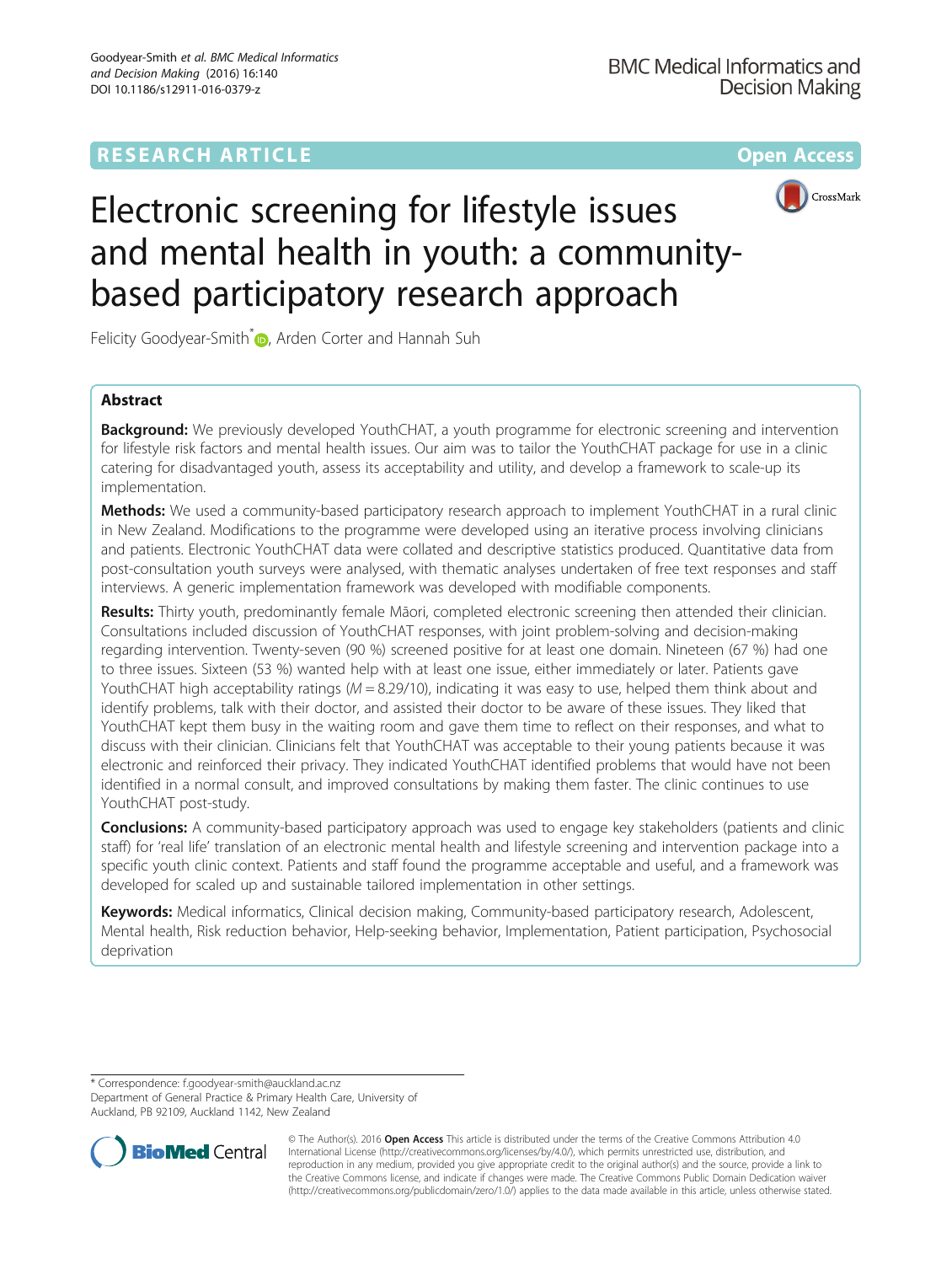# Background

Youth mental health and risky behaviour problems including substance misuse, depression, anxiety, anger and abuse are common in New Zealand, leading to significant personal, social and economic consequences. Research shows that 27 % of students are affected by anxiety and depression, with the greatest growth in prevalence between ages 15–18 [[1\]](#page-7-0). Hazardous drinking exceeds 50 % prevalence at age 18. New Zealand has a high rate of suicide for males aged 15–19, with Māori males living in deprived areas having the highest rates.

Inequalities in health and social outcomes such as suicide and domestic violence mean that Māori are less likely than Pakeha [[2](#page-7-0)], and youth less likely than adult [[3\]](#page-7-0), to access needed healthcare. Reasons include factors such as shame, lack of service awareness, services not appropriately targeted, poor insight, and in some cases conditions like depression make it difficult to seek support.

Current school-based support services are unsystematic, meaning many students miss getting needed support and interventions [\[4\]](#page-7-0). The World Health Organization recognises the need for appropriately targeted services to address the unique health and social needs of youth – services that are easy for youth to access, and which provide appropriate tools [\[5](#page-7-0)]. Youth want a greater say in how services are designed and delivered, and expect services to be diverse, contemporary and responsive.

A comprehensive and validated screening programme is needed in school-based and primary health settings, enabling detection of and early intervention for vulnerable youth [[6, 7\]](#page-7-0). The validated New Zealand instrument eCHAT (electronic Case-finding and Help Assessment Tool) [[8, 9\]](#page-7-0) assesses behaviours (smoking, drinking, other drug use, gambling, physical inactivity, being subjected to abuse) and negative mood states (anxiety, depression, anger) that impact on health, allows patients to indicate whether they would like help, and prioritises the type of help needed [[10](#page-7-0), [11](#page-7-0)]. It is self-administered electronically with a summary provided to the family physician or nurse, in order for identified issues to be discussed during consultation with shared decisionmaking on what interventions and courses of action to pursue.

A youth version (YouthCHAT) has been developed including a Māori language (Te Reo) version, sexual health questions (on concerns about orientation, risky behaviour or unwanted sex); and the Alcohol, Smoking and Substance Involvement Screening Test (ASSIST) for alcohol and drugs [[12\]](#page-7-0) replaced with the youth-friendly, validated Substances and Choices Scale (SACS) [\[13](#page-7-0)]. Four additional screening tools are activated when a positive response is triggered by the patient: ASSIST for smoking; SACS; Patient Health Questionnaire for Depression (PHQ-9) [[14\]](#page-7-0), and Generalised Anxiety Disorder screen (GAD-7) [[15](#page-7-0)]. A 'Help' question is also triggered at the end of each positively responded domain for patients to alert clinicians of their readiness for change.

# **Methods**

The aims of this study were to pilot the YouthCHAT program, assess its utility and acceptability for both enrolled and non-school enrolled youth and for health clinic staff, and build a framework for subsequent roll-out.

YouthCHAT was implemented in a health clinic colocated at a low-decile school with a high Māori population in rural New Zealand. Fifty percent who attend the clinic are non-school enrolled Māori youth, including teenage parents and unemployed. We used an organic iterative approach to implementing the programme, identifying processes in consultation with clinical staff and patients. Adjustments were made to the programme made in response to feedback at different times, depending on the nature of the issue. Changes to delivery processes were in response to local need.

Community members proficient in Te reo provided Māori translation of all YouthCHAT questions, which were then back-translated for validation and programmed in. A YouthCHAT user manual was developed in conjunction with practice staff with local community agencies and resources added. Information technology systems were field-tested, and data collection ran from November 2015 to January 2016. YouthCHAT questions were delivered to youth on an e-tablet. Screening results and scores were available immediately through secure transferral to the clinic's electronic medical record (EMR) via a secure server. Clinic staff reviewed Youth-CHAT results to identify youth in need of immediate help (e.g. triggered a self-harm alert) and/or who had scored positively for issues measured by YouthCHAT (e.g. substance abuse) and who wanted help.

Resources to guide interventions for each domain were compiled in conjunction with clinic staff, using the stepped care approach of: self-management (helplines, handouts, websites and e-therapy); clinician-provided brief interventions and medications and local community agencies and support services; and mental health and drug and alcohol secondary care services.

All recruited youth were invited to complete a survey after their consultation. We used a mixed methods study design. Measures included demographics (age, gender, ethnicity, employment status), number of YouthCHAT issues for which youth wanted help, Likert scores for acceptability and utility, and free text comments.

The questions were based on those used for eCHAT studies in different contexts, plus generic questions used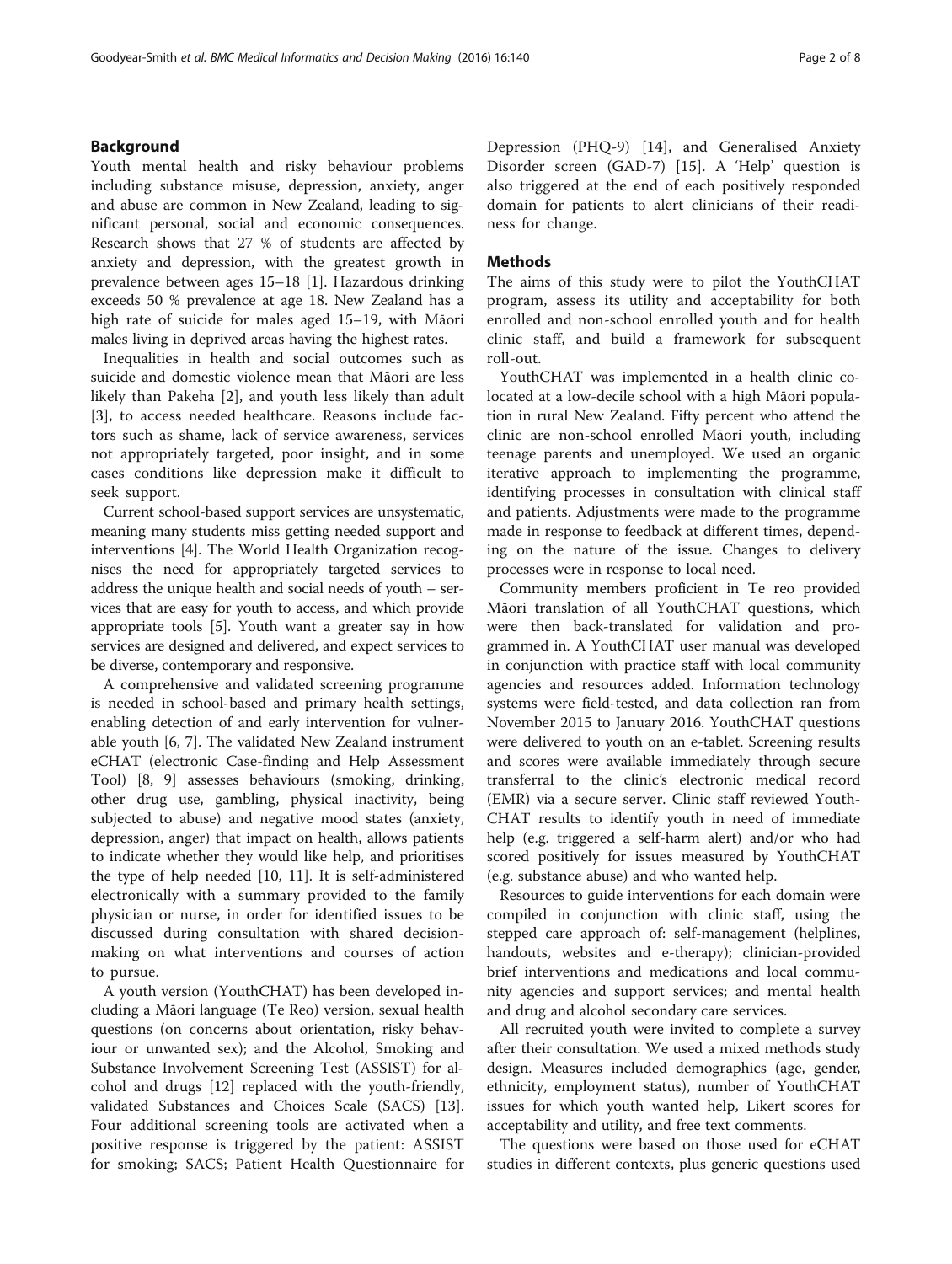in other studies reported in the literature. The format and wording of the questioning was modified in response to informal feedback on youth-friendly language from adolescents. For example, in a 10-point likert scale on how they found YouthCHAT, the options ranged from lame to awesome. The questionnaire hence had face validity, although not formal criterion-based validity.

A focus group of patients was held to elicit feedback and ideas for improving the system. Feedback from staff was obtained through semi-structured interviews. Audiotapes were confidentially transcribed.

Descriptive statistics were analysed using Excel and SPSS. Qualitative data underwent thematic analysis using a general inductive approach. Ethical approach was obtained through the Health and Disability Ethics Committee (NTY/11/10/102/AM03). An amendment to cover this current study was obtained 09/2015.

We conducted an evaluation of our processes and developed a framework for further implementation and scaling up for delivery of the YouthCHAT programme.

# Results

All consecutive patients were recruited to participate during clinic time. There were no declines, but one response was excluded because an age >65 years was wrongly entered on YouthCHAT. Thirty patient participants under age 25 years completed YouthCHAT and the survey. Twenty-eight (93 %) were female, and 27 (90 %) were Māori, with the remainder NZ European. Twenty (67 %) were students, four (13 %) were employed, five (16 %) were unemployed, and one was a parent. Five participated in the focus group discussion (P1–P5). Practice staff (family physician and nurse) underwent semi-structured interviews (S1-S2).

## Responses to YouthCHAT

The number of positive responses and those wanting help, either during the ensuing consultation or at a later time, are recorded in Table 1.

Positive responses regarding smoking, alcohol or other drug use, depression or anxiety triggers presentation of the added tools, ASSIST, SACS, PHQ-9 and GAD-7 respectively. Of the 12 (40 %) who smoked, nine had an ASSIST score indicating risk of health and other problems from current use, and three had scores indicating a high risk of experiencing severe problems (health, social, financial, legal, relationship) as a result of their current pattern of use, likely to be dependent. Of the 23 (77 %) who used alcohol or drugs, SACS scores indicated that seven needed further assessment, three had problems of clinical severity likely to need intervention, and six had serious problems likely to need secondary substance use services.

Six screened positive on the PHQ-9 for depression, two each for mild/moderate depression, and one each for moderately severe and severe depression. These latter two also triggered the PHQ-9 alert for possible self-harm. Three scored in the positive range for general anxiety disorder on the GAD-7.

YouthCHAT addresses 13 domains, although there is considerable overlap among domains of risky sexual behaviour, sexually transmitted infection and pregnancy. Only three youth were negative for all 13 domains, eight for one and eight for two, with the remaining 11 (37 %) ranging between three and nine positive conditions (Table [2\)](#page-3-0). Fourteen indicated no issues with which they wanted help, five wanted help with one, four with two, and the remaining seven ranged between four and nine issues. However, for the majority of these, they only

Table 1 Number of positive responses and help-seeking for each domain

| YouthCHAT domain                  | Positive<br>n(%) | Wants help <sup>a</sup><br>n(%) | Wants help today <sup>a</sup><br>n(%) | Wants help later <sup>a</sup><br>n(%)<br>2(17) |  |
|-----------------------------------|------------------|---------------------------------|---------------------------------------|------------------------------------------------|--|
| Smoking                           | 13(43)           | 3(25)                           | 1(8)                                  |                                                |  |
| Drinking or other drugs           | 23(77)           | 5(21)                           | 1(4)                                  | 4(17)                                          |  |
| Gambling                          | 3(10)            | 2(66)                           | 1(33)                                 | 1(33)                                          |  |
| Depression                        | 6(20)            | 5(84)                           | 1(17)                                 | 4(67)                                          |  |
| Anxiety                           | 11(37)           | 4(36)                           | 2(18)                                 | 2(18)                                          |  |
| Sexual orientation                | 4(13)            | 4(100)                          | 4(100)                                | $\mathbf 0$                                    |  |
| Sexually active                   | 20(67)           | N/A                             | N/A                                   | N/A                                            |  |
| Risky sexual behaviour: STI       | 11(55)           | 7(64)                           | 6(55)                                 | 1(9)                                           |  |
| Risky sexual behaviour: pregnancy | 7(23)            | 5(71)                           | 5(71)                                 | $\mathbf 0$                                    |  |
| Unwanted sex                      | 5(17)            | 2(40)                           | $\mathbf{0}$                          | 2(40)                                          |  |
| Exposure to abuse                 | 5(17)            | 1(17)                           | $\mathbf{0}$                          | 1(17)                                          |  |
| Anger control                     | 13(43)           | 8(62)                           | 2(15)                                 | 6(46)                                          |  |
| Physical inactivity               | 13(43)           | 4(30)                           | 2(15)                                 | 2(15)                                          |  |

<sup>a</sup>percentage of those who are positive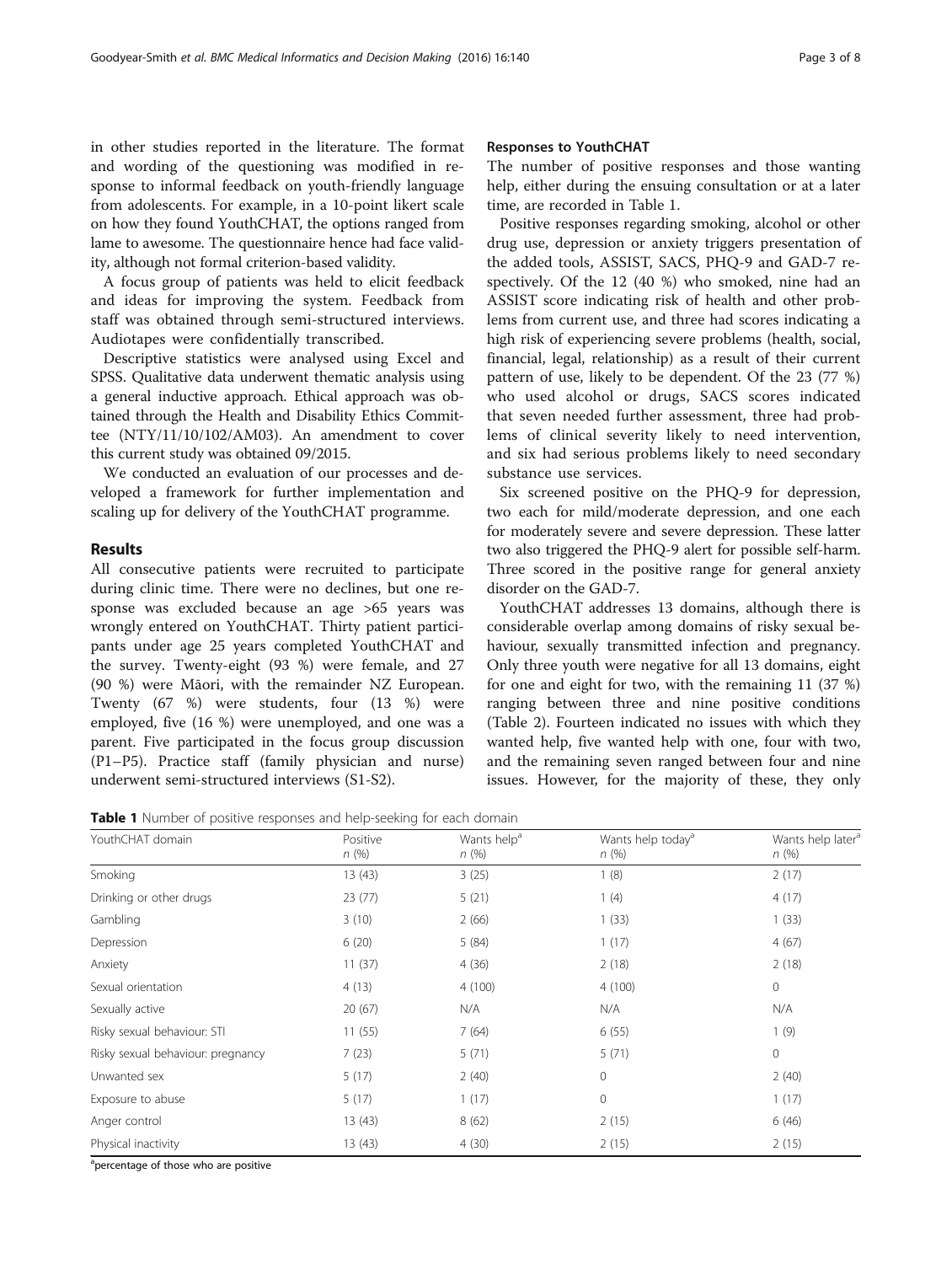| Number of +ve conditions |               | Number | Percent |  |
|--------------------------|---------------|--------|---------|--|
| 3                        |               | 3      | 10      |  |
|                          |               | 8      | 27      |  |
|                          | $\mathcal{P}$ | 8      | 27      |  |
|                          | 3             | 3      | 10      |  |
|                          | 4             | 2      | 7       |  |
|                          | 5             | 2      | 7       |  |
|                          | 6             |        | 3       |  |
|                          | 7             |        | 3       |  |
|                          | 8             | 0      | 0       |  |
|                          | 9             | 2      | 7       |  |

<span id="page-3-0"></span>Table 2 Number of positive conditions indicated by respondents

Total number of conditions 13

wanted help today for one problem, and indicated they would like help later for others, enabling a further consultation to be scheduled. The exception was one young person who wanted help during the ensuing consultation with smoking, drinking, risky sexual behaviour and anger control.

# Acceptability of YouthCHAT

Overall, youth gave high acceptability ratings  $(M = 8.29)$ where  $1 = 'lame'$  and  $10 = 'awesome'.$  Most felt that YouthCHAT was appropriate for their age group and would recommend it to others (see Fig. 1). The majority said it helped them think about and identify problems and talk with their doctor, and it also helped their doctor be aware of these issues. Only a small minority had any objections to YouthCHAT questioning (e.g. questions too hard, too difficult or too many), and all in fact completed the entire questionnaire.

Analysis of the focus group and interview data identified similar themes (Table 2). Clinicians felt YouthCHAT was easy to use and the reports were user-friendly and straightforward. They thought that the screening tools were good and the summary scores helped guide their consultations. They also felt that YouthCHAT was acceptable to their young patients because it was electronic and reinforced their privacy. There were some concerns about the presentation of YouthCHAT – the interface was not appealing enough and the questions were too difficult for some youth.

## Utility of YouthCHAT

YouthCHAT also scored highly with the patients on its utility (see Fig. [2\)](#page-4-0). Qualitative results for utility are presented in Table 2. Most patients ( $n = 19$ ) thought Youth-CHAT helped them think about their health problems. Few wanted help with issues that YouthCHAT identified  $(n = 9)$ . Although, 12 talked about their results with the doctor or nurse  $(n = 12)$ , and seven made plans to address their problems.

Themes from qualitative analysis on YouthCHAT's utility are presented in Table [3](#page-4-0). Overall, as with survey data, results were positive. Patients liked the fact that YouthCHAT kept them busy in the waiting room, and gave them time to reflect on their responses and on what they might discuss with the clinician. Because of YouthCHAT, patients felt clinicians knew what they were concerned with before they walked through the clinic door, which facilitated discussion of the topics that YouthCHAT raised. Staff indicated that YouthCHAT identified problems that would have not been identified in a normal consult and reduced consultation time. Clinicians felt it was easier to open conversations and address certain issues via the results on the report, and hence improved problem-solving (Table [4](#page-5-0)).

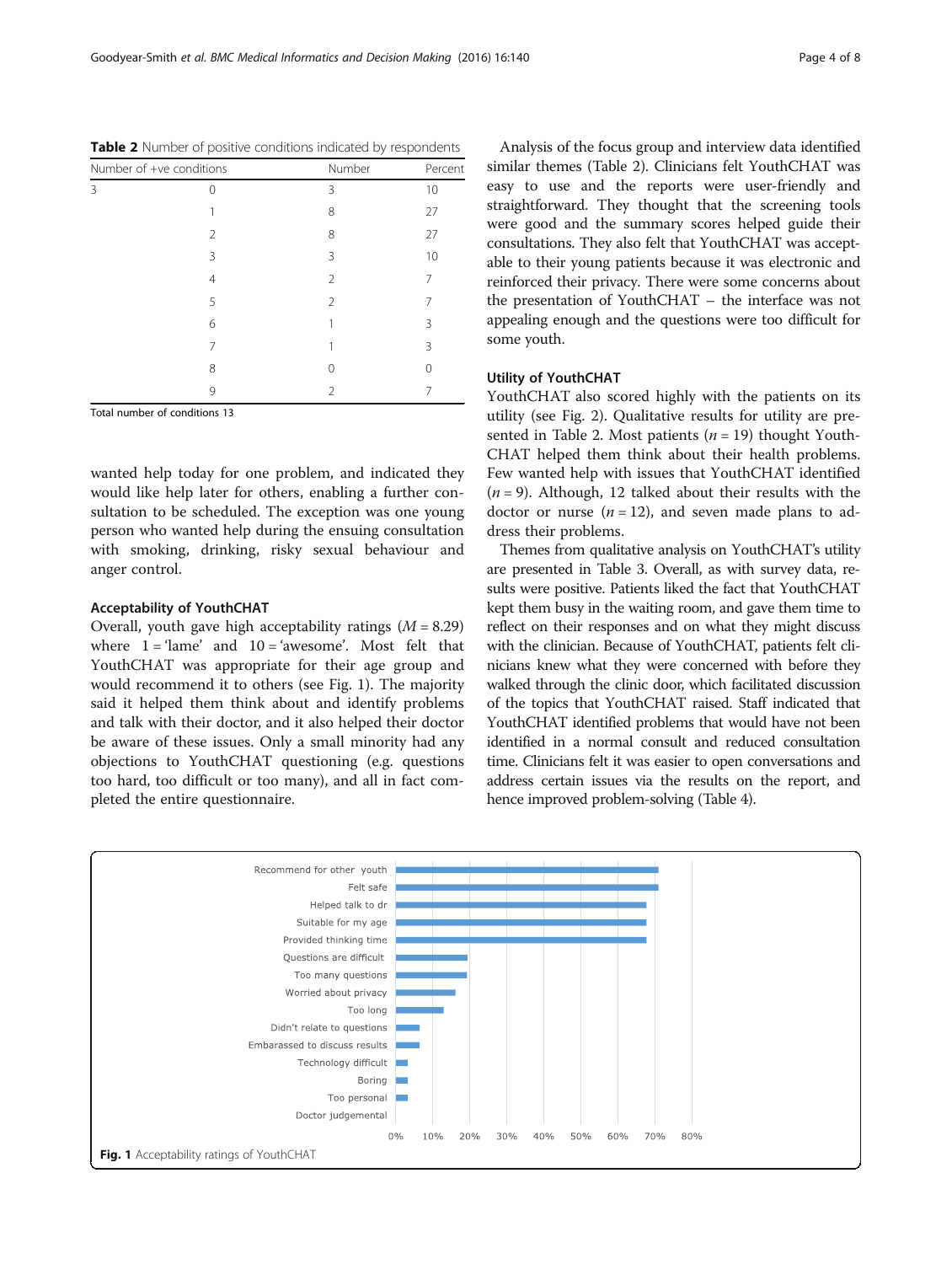<span id="page-4-0"></span>

# Development of the implementation framework

There are core components necessary for the development of the electronic screening tool, its implementation in a practice or community setting, and the stepped-care resources provided for possible intervention for each domain. To enable the programme to be adaptable to real-life settings, and to be scaled up for utilisation in diverse contexts, the framework also needs to accommodate stakeholder regular input for each element of the process (see Fig. [3](#page-5-0)).

YouthCHAT was adapted from the generic eCHAT through input from, and piloting by, adolescents over a period of approximately nine months. Modifications requested by clinic staff, including sexual health questions, ability to select specific domains for screening and a Māori language option, were programmed into the tool.

The WHO ASSIST was replaced by the youth-specific SACS for alcohol and drug screening. Along with in-person assistance, the YouthCHAT programme was implemented through development and utilisation of a comprehensive manual. User feedback helped clarify the instructions. Customisation of the programme (such as who is screened, frequency, which modules are used, mode of delivery including smart phone, electronic tablet or computer at clinic, school or home) is determined by each clinic or community setting, allowing tailoring for context.

Generic resources are provided for each domain, using a stepped care approach. For self-management these include educational brochures and other written resources, national helplines, web addresses and links to etherapies. Clinicians are provided with details of possible

Table 3 Themes identified in focus group and interviews with patients and staff regarding YouthCHAT acceptability

| Theme                                                                                                                                                                                                                                                                                                                                                                                                    | Example                                                                                                                                                                                                                                                                                                             |  |  |  |
|----------------------------------------------------------------------------------------------------------------------------------------------------------------------------------------------------------------------------------------------------------------------------------------------------------------------------------------------------------------------------------------------------------|---------------------------------------------------------------------------------------------------------------------------------------------------------------------------------------------------------------------------------------------------------------------------------------------------------------------|--|--|--|
| <b>Benefits</b>                                                                                                                                                                                                                                                                                                                                                                                          |                                                                                                                                                                                                                                                                                                                     |  |  |  |
| Ease of Administration                                                                                                                                                                                                                                                                                                                                                                                   | "It was easy to use. We're all used to the technology." P3<br>"I thought it was going to be a little time consuming, but it was more smooth-running." S1                                                                                                                                                            |  |  |  |
| Presentation (questionnaire)                                                                                                                                                                                                                                                                                                                                                                             | "It was alright. Simple." P2                                                                                                                                                                                                                                                                                        |  |  |  |
| Presentation (report)                                                                                                                                                                                                                                                                                                                                                                                    | "Layout was quite thorough and user-friendly" S1                                                                                                                                                                                                                                                                    |  |  |  |
| Appropriate screening questions                                                                                                                                                                                                                                                                                                                                                                          | "The questions weren't difficult and were honest questions." P2<br>"Screening tools were very good because they would formulate results onto the report<br>and indicate to the clinician what level on the spectrum someone was on, which would<br>then help the response of the clinician. That was beneficial" S2 |  |  |  |
| Acceptability to youth                                                                                                                                                                                                                                                                                                                                                                                   | "Being that it is a tool used electronically, I knew being with young people, they are drawn<br>towards using that or being open to using an electronic tool more so than a paper-based tool." S2<br>It's the same [opening up]. It's just like talking to a screen instead a face. Makes no difference." P3        |  |  |  |
| Privacy/feeling comfortable                                                                                                                                                                                                                                                                                                                                                                              | "When you're answering questions on the iPad, it's different to talking to a person, so you kind<br>of feel more comfortable." P1                                                                                                                                                                                   |  |  |  |
| Downsides/suggestions for improvement                                                                                                                                                                                                                                                                                                                                                                    |                                                                                                                                                                                                                                                                                                                     |  |  |  |
| "Would like it with more colour." P5<br>Presentation (questionnaire)<br>"I'd be interested to see whether there needs to be an inclusion of something more visual, more<br>graphically pleasing so it engages them (youth) a bit more to the questionnaire." S2<br>"A young person's literacy ability and being unable to read  might need an audio option to help<br>them answer the questionnaire." S2 |                                                                                                                                                                                                                                                                                                                     |  |  |  |
| Nature of questions                                                                                                                                                                                                                                                                                                                                                                                      | "Some of the questions are hard and I didn't understand them." P5<br>"I think there were a little bit too many questions." P2                                                                                                                                                                                       |  |  |  |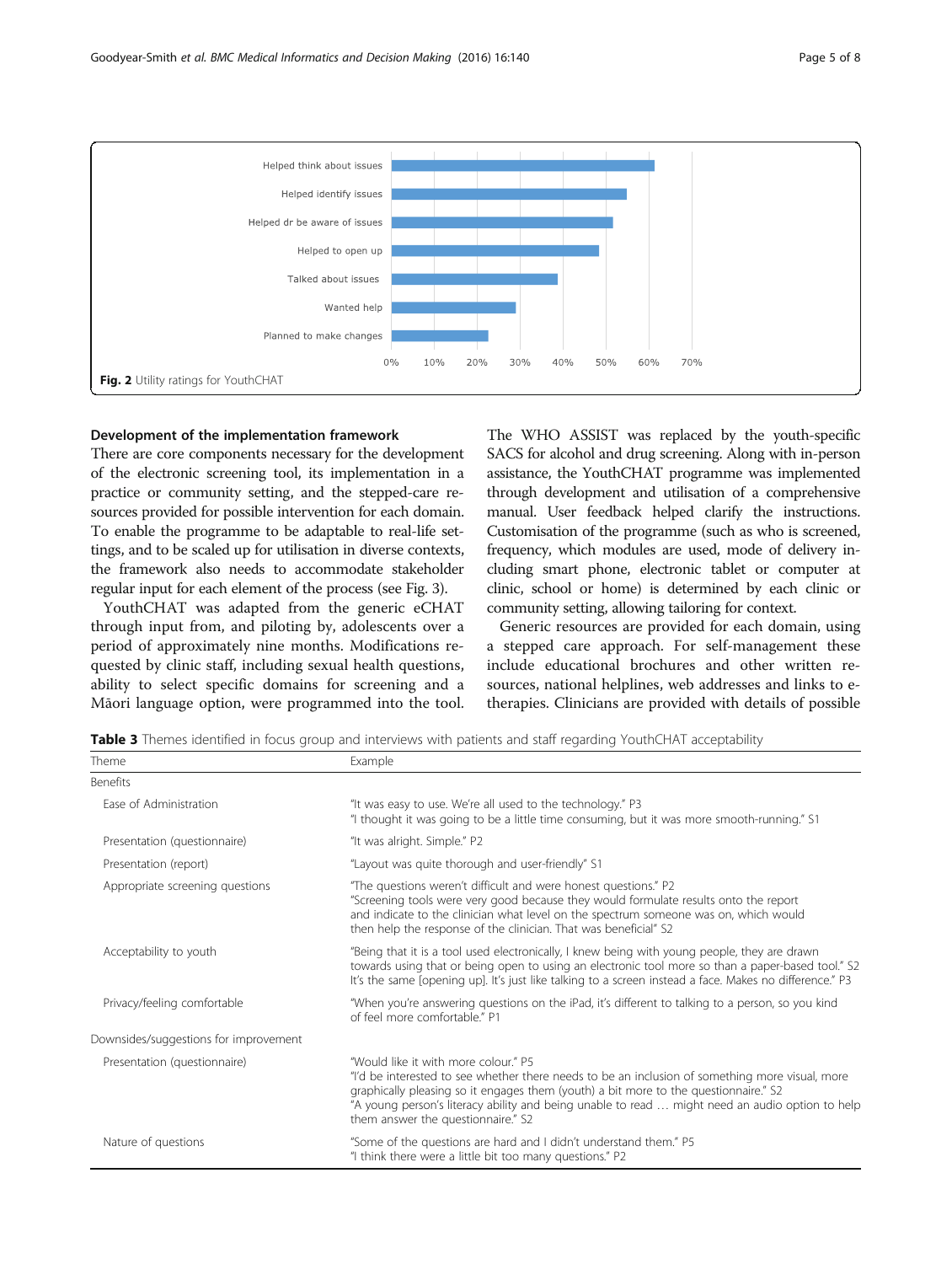<span id="page-5-0"></span>

|  |  |  |  |  | <b>Table 4</b> Themes identified in focus group and interviews with patients and staff regarding YouthCHAT utility |  |
|--|--|--|--|--|--------------------------------------------------------------------------------------------------------------------|--|
|  |  |  |  |  |                                                                                                                    |  |

| Theme                                   | Example                                                                                                                                                                                                                                                                                                                                                                                                                                                                                          |  |  |  |
|-----------------------------------------|--------------------------------------------------------------------------------------------------------------------------------------------------------------------------------------------------------------------------------------------------------------------------------------------------------------------------------------------------------------------------------------------------------------------------------------------------------------------------------------------------|--|--|--|
| Using waiting time                      | "Doing the YouthCHAT was way better in the waiting room than looking lost Stopped me<br>from being bored." P1<br>"People aren't waiting in the waiting room and not doing anything."P1                                                                                                                                                                                                                                                                                                           |  |  |  |
| Time to think                           | "The iPad helped [give us more time] to think about our answers." P2<br>"Teenage brains can find it difficult to focus on their health needs, but the YouthCHAT gets<br>them already thinking about their health and what they want to talk about before they come<br>into see me, which was really helpful." S1                                                                                                                                                                                 |  |  |  |
| Identifying issues                      | "The iPad helped pick up issues that I didn't think I needed help with." P4<br>"It helped me cut down and reflect on the multiple things I need help with." P2<br>"It was definitely better at picking up acute issues specifically things around anxiety, drug and<br>alcohol." S2<br>"The results from the questionnaire would highlight things that may have not appeared in our<br>standard consultations. It can identify what's happening in the patient's life in that point in time." S1 |  |  |  |
| Starting conversations/building rapport | "The doctor started the conversation after looking at the report." P1<br>"It's not awkward talking to them (the doctor and nurse)." P5<br>"It feels anonymous to them. They (patients) are not having to admit something to a doctor that<br>they might find intimidating, and once we are made aware of whatever issue they have highlighted,<br>it's an opening for use to try and address that with them." S1                                                                                 |  |  |  |
| Consultation Efficiency                 | "The standard holistic HEADSSS [Home, Education/Employment, Eating, Activities, Drugs and Alcohol,<br>Sexuality, Suicide and Depression, Safety] assessment we are encouraged to use can take a long time<br>to complete a good one. So use of the assessment tool can really look into managing our time well<br>and also looking at other acute needs." S2                                                                                                                                     |  |  |  |
| Making Plans, Changes, Referrals        | "It helped in entering into negotiating a plan. It sets the clinician in that mind frame that if a risk<br>behaviour is present then what are the services that are available for this young person and can<br>actually open up a conversation straight away." S2                                                                                                                                                                                                                                |  |  |  |
| Patient-Clinician Relationship          | "Some initial hesitations were whether the electronic tool removed the face to face engagement<br>and connecting with young people. However, the outcome is that it hasn't been hindered at all.<br>I think it has enhanced it because we still do that engaging and connecting with young people<br>and the YouthCHAT is an option for young people to feel more comfortable to answer questions." S2                                                                                           |  |  |  |

medications and assistance with brief interventions. Clinics can enter their local community-based organisations and support agencies, and the relevant mental health and alcohol and drug secondary care services can be entered for their locality.

The current framework consists of a flexible tool, a comprehensive manual and resources with the ability to adapt to specific contexts to enable implementation to be scaled up.

# **Discussion**

YouthCHAT data in this study reveal participants to be an extremely vulnerable group, with 43 % smoking, 23 % with alcohol or drug issues, and 10 % with problem gambling. Comparable 'CHAT' studies with general

practice patients aged 16 to 25 years found 29 % with smoking, 20 % with alcohol, 6 % with drug and 3 % with gambling issues, and considerably higher rates (33, 31, 30 and 10 % respectively) in international Asian students in New Zealand [\[16](#page-7-0)]. However these Māori youth display much greater desire for help than these previously studied groups.

YouthCHAT was demonstrated to be a useful and acceptable method for screening patients at a low decile school co-located clinic. Using YouthCHAT on the etablet to case-find and screen health problems was effective in allowing the young patients to think about their issues and talk about the results with their clinician. This was enhanced by the help question, which allowed patients to request intervention without the

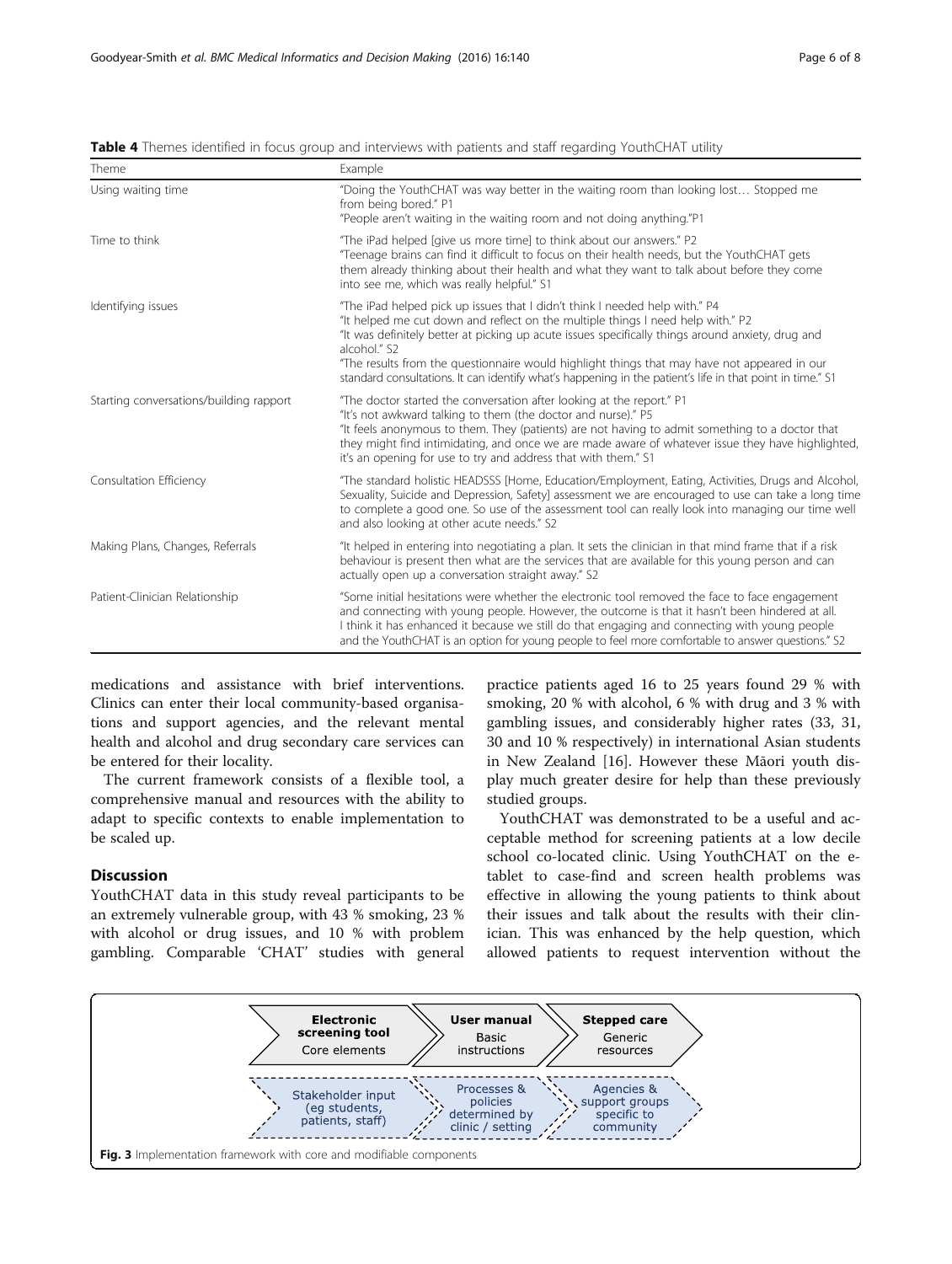potential awkwardness of initial face-to-face dialogue. This aligns with other research that finds that consultations become more patient-centred when patients are empowered, with time to think and decide on whether to request help, thereby guiding clinicians and indicating their level of 'readiness' to participate in decisionmaking [[17](#page-7-0), [18\]](#page-7-0). Evidence indicates that this facilitates improved prioritisation and problem-solving, hence increasing consultation efficiency as well as enhanced patient health and self-management skills [\[19, 20\]](#page-7-0).

Patients felt safe to answer questions on the e-tablet. Research shows that youth tend to be more involved and participatory when the medium for communication involves technology [[21](#page-7-0)]. Technology also becomes a means of self-expression and engagement, hence increasing the comfort to be honest and provide more accurate health screening responses [[22](#page-7-0)].

Early concerns have been raised that technology impairs rapport between patient and clinician by interference to visual, aural and/or tactile communication [[23](#page-7-0)–[25](#page-7-0)], and that technology has caused health care to be more profession than patient-centred [\[26](#page-7-0)]. However, this study indicates that YouthCHAT contributed to improved clinician-patient relationships. Only 6.5 % of patients were embarrassed to talk about their results with the clinician, and none felt judged for their responses, in line with previous work with this tool [\[10\]](#page-7-0).

### Strengths and limitations

This study enabled the successful implementation of a youth screening and intervention program into a highneeds youth clinic, with adaption to local need. Comprehensive, systematic data of mental health and lifestyle issues and readiness to change facilitated patient/physician dialogue about appropriate intervention, and acceptability and utility were evaluated.

Limitations are the small sample size and specific clinic population with respect to possible generalisability. Attending patients were overwhelmingly female, hence this programme failed to cater for the large unmet need of young Māori males. While the clinic is available to both male and female youth, young Māori men in the community seldom present to primary care services, even when provided free. Young women tend to present for gynaecological reasons. More males do attend during the school year, when encouraged by school teaching and clinical staff. This highlights the need for out-reach services at places where young men congregate, including sports clubs, bars and marae (Māori meeting places). The study addressed feasibility and implementation, hence there was no control group and clinical outcomes data are not included. Funding is being sought for a clustered randomised trial to assess the clinical efficacy of YouthCHAT.

#### Implications

Despite the high proportion of positive responses and requests for help, clinic staff valued YouthCHAT in facilitating good rapport and fostering the relationship by allowing joint decision-making and less interventionist care. Since the trial end-date, clinic staff continue to use YouthCHAT and have recommended it to other youth centres in the region. Planning is now underway for further implementation and upscaling into other youth clinics, tailoring the generic framework to specific contexts.

## Conclusions

This study used a community-based participatory research approach to engage key stakeholders (patients and clinic staff ) for 'real life' translation of an electronic mental health and lifestyle screening and intervention package into a specific youth clinic context. Patients and staff found the programme acceptable and useful, and facilitated joint decision-making on possible interventions. A framework was developed for scaled up and sustainable implementation in other settings.

The researchers receive regular enquiries for the use and adaptation of the eCHAT programme in a variety of clinical and community settings, both within New Zealand and internationally. Research projects have been undertaken in Canada [[27](#page-7-0)] and Hong Kong [\[28\]](#page-7-0), and is under planning in Australia. Copyright for the programme sits with the researchers at the University of Auckland. Work in being undertaken to develop a licence for its use in different settings.

#### Abbreviations

ASSIST: Alcohol, smoking and substance involvement screening test; CHAT: Casefinding and Help Assessment Tool; eCHAT: Electronic case-finding and help assessment tool; EMR: Electronic medical record; GAD-7: Generalised anxiety disorder; PHQ-9: Patient health questionnaire for depression; SACS: Substance and choices scale

#### Acknowledgements

We would like to thank all the clinical personnel and the patients who have contributed to this successful implementation of YouthCHAT.

#### Funding

This study was conducted with the support of a University of Auckland Summer studentship grant. The funding body played no part in the design of the study, nor collection, analysis, and interpretation of data nor writing of the manuscript.

#### Availability of data and materials

Summary of the datasets supporting the conclusions of this article are included within the article. The authors will provide anonymised raw datasets to other researchers upon request.

## Authors' contributions

FG conceived of the study, participated in the design, the data analyses and interpretation, and drafted the manuscript. AC participated in the design, the data analyses and interpretation, and helped to draft the manuscript. HC participated in the design, conducted the data collection including focus group and interviews, contributed to the data analyses and interpretation, and help draft the manuscript. All authors read and approved the final manuscript.